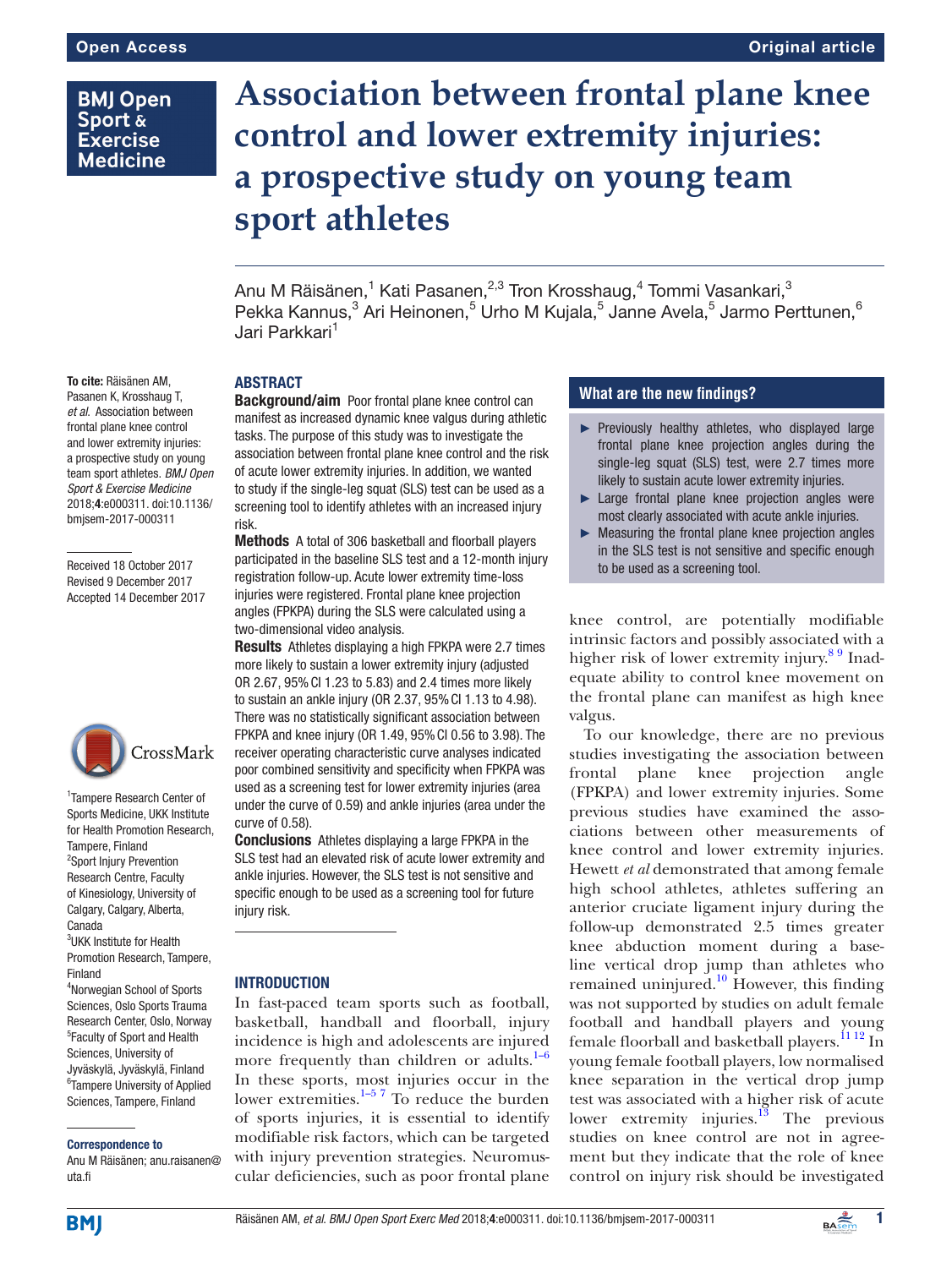further. The single-leg squat (SLS) is a movement control test often used in clinical practice and research to assess frontal plane knee control, but it has not been previously studied as a potential screening test. $14-18$ 

Two-dimensional (2D) video analysis of the SLS is a reliable tool to measure knee valgus, and it has been validated against the gold standard, three-dimensional (3D) motion analysis.<sup>19 20</sup> Whereas the 3D analysis is usually costly and performed in a laboratory environment, the 2D method is easy to set up in a field setting. This ease of use, coupled with the lower cost of the analysis, makes the

2D method more feasible for large-scale screenings and was therefore chosen.

The objective of this study was to investigate the association between FPKPA and acute lower extremity injuries in young, previously healthy athletes. In addition to lower extremity injuries, we wanted to explore the association between FPKPA and ankle injuries and knee injuries specifically, as these are the most commonly injured body parts in team sports. Furthermore, we set out to investigate if the SLS test is a suitable screening tool to identify athletes with increased risk of injury.



<span id="page-1-0"></span>Figure 1 Number of athletes included in the analysis of lower extremity injury risk, ankle injury risk and knee injury risk. Athletes sustaining knee and ankle injuries were also included in the analysis of all lower extremity injuries. SLS, single-leg squat.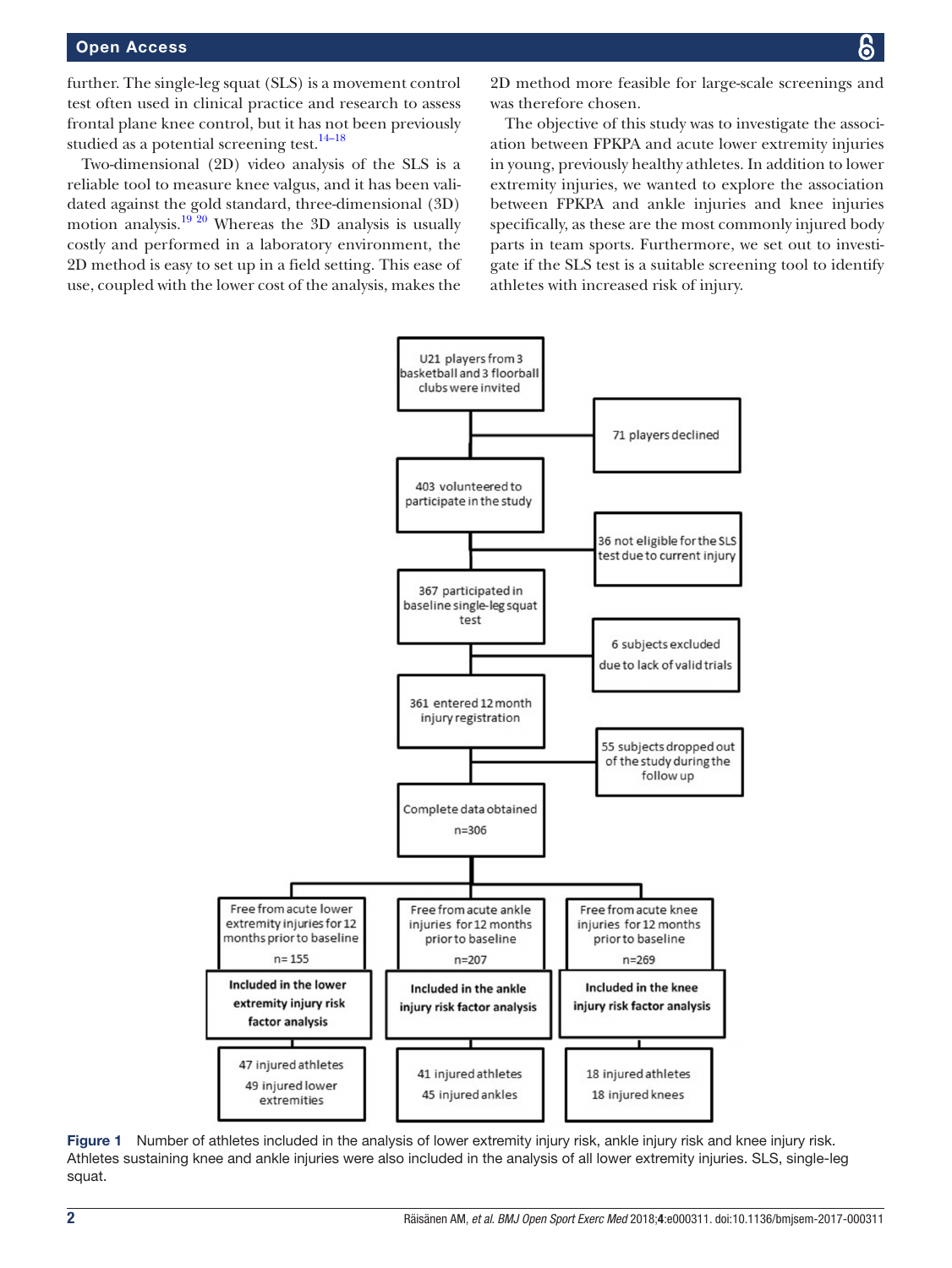

Figure 2 An athlete demonstrating the single-leg squat test. 'A' marks the frontal plane knee projection angle.

# <span id="page-2-0"></span>Materials and methods Study design and participants

This study is part of a prospective cohort study (the PROFITS study) and the protocol has been published elsewhere.<sup>21</sup> Subjects were young basketball and floorball players aged 21 years and under. The data set comprised their personal details (sex, height, weight, exposure, sport played, etc), baseline SLS test results and prospective 1-year injury data. The number of subjects at each stage is presented in [figure](#page-1-0) 1.

Subjects free of lower extremity injury participated in the baseline measurements. A total of 367 athletes participated in the SLS test. Of this number, six athletes were excluded since they did not perform enough valid trials. Subjects provided written informed consent. For subjects younger than 18 years, consent was also sought from a legal guardian.

#### Baseline measurements

Athletes entered the study during the preseason of 2011, 2012 or 2013. Athletes' height and weight were measured, and body mass index (BMI, kg/m<sup>2</sup>) was calculated. Athletes filled out a questionnaire on the time-loss injuries they had sustained during the past 12 months.

The SLS test was based on the work of Stensrud *et al*, and the detailed test protocol has been published previously.[17 21 22](#page-8-8) Subjects performed three SLS to 90° knee flexion on each leg. Trials were recorded with a high-definition digital video camera (HXR-NX70E, Sony Japan). The mean FPKPA for each leg from a minimum of two valid squats was calculated from the video footage by the primary investigator (AMR) using a Java-based computer

software (ImageJ, National Institutes of Health). The squat was deemed invalid if the non-weight-bearing leg was held in the front or to the side or it touched the floor or if the player fell, looked down or moved their hands from the waist. The video analysis was conducted blind to past and future injury status. The FPKPA was calculated as the intersection of a line created by the anterior superior iliac spine and knee joint centre and the line created by the knee joint centre and the ankle joint centre. Neutral alignment was considered 0°, positive values represented valgus alignment and negative values represented varus alignment. The measurement of FPKPA is presented in [figure](#page-2-0) 2. The video analysis method has been described in detail previously.<sup>22</sup>

#### Injury definition, and injury and exposure registration

'Injury' was defined as any acute lower extremity (hip, groin, thigh, knee, lower leg, ankle, foot) injury that resulted in an athlete being unable to fully participate in training or match play for at least 24hours. The injuries were recorded by a team coach or another designated team member. For injury registration, the study physicians and study assistants contacted the teams on a weekly basis. The study physicians contacted the athlete after each injury and collected information about the injury time, place, cause, type, location and the time-loss due to the injury in a standardised phone interview. For exposure registration, the team coaches recorded athlete participation in team practice and match play. After each follow-up month, the coach emailed the participation records to the study group.

#### Statistical methods

Injury risk does not necessarily increase or decrease linearly; therefore, categorical variables were used in addition to continuous variables. $23$  To account for the possibly non-linear association between a variable and injury risk, continuous variables were transformed into categorical variables using the mean averages and SD of the entire cohort.<sup>23</sup> Age, height, weight, BMI, FPKPA, training exposure, match exposure and total exposure were each categorised into three groups: the intermediate reference group (mean±1SD), the low group (values lower than 1 SD below the mean) and the high group (values higher than 1 SD above the mean).

Analyses were performed using SPSS (V.23, SPSS). To compare the athletes injured during the follow-up with the uninjured athletes, the Mann-Whitney U test was used to test the variables that were not normally distributed (age, BMI, exposure variables), the independent samples t test was used for the normally distributed variables (height, weight, FPKPAs) and the  $\chi^2$  test was used for the categorical variables (sex, sport).

A generalised linear mixed model for binary data with injury/no injury as the dependent variable was used to analyse the potential risk factors. The generalised linear mixed model was chosen as it allows the use of random effects. Team and leg were used as random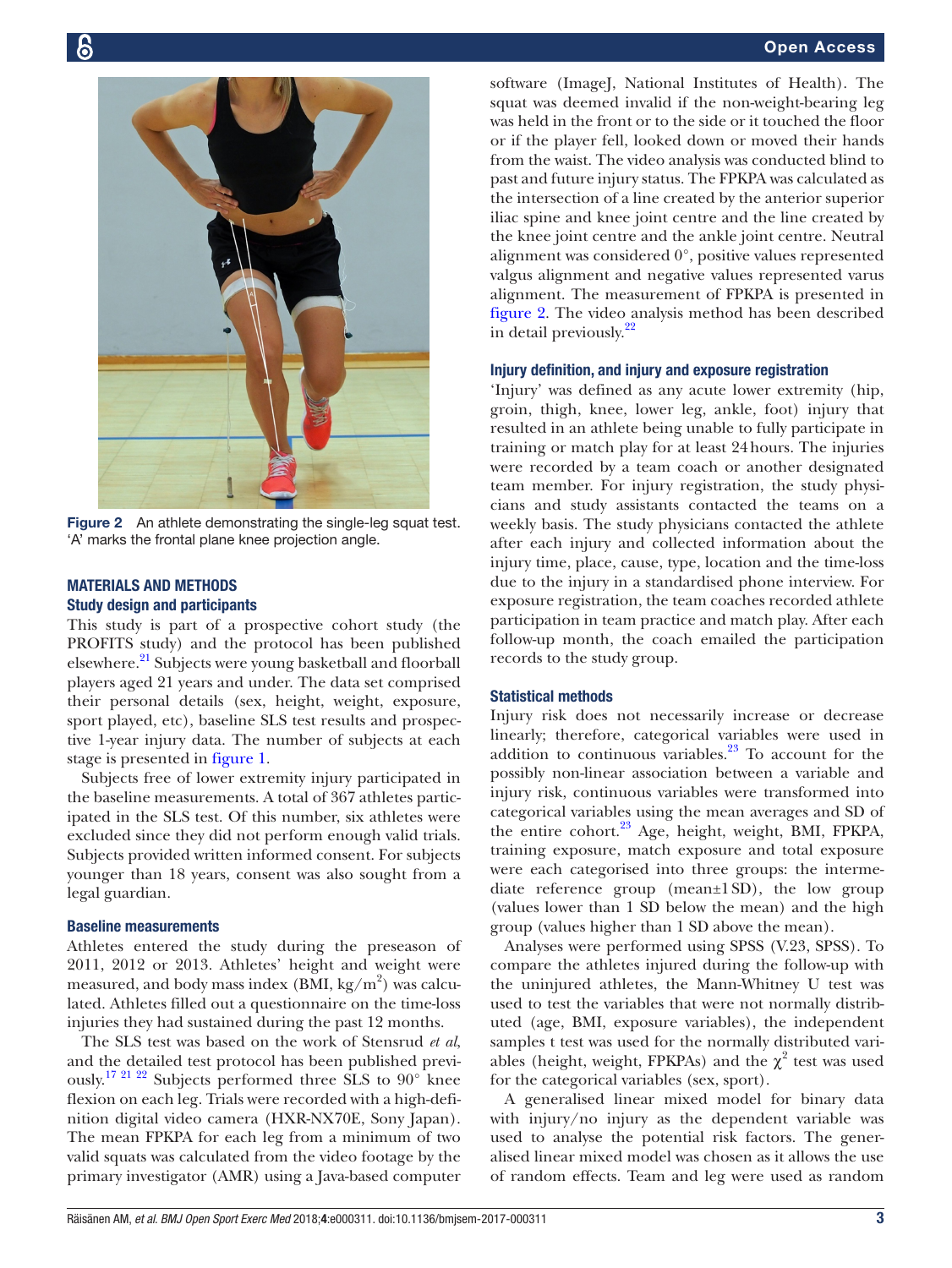effects. The analyses were performed using each leg as a unit of analysis. To ensure the equal length of exposure period, only athletes who completed the 12-month follow-up were analysed. Only athletes free from lower extremity injuries during the previous year were included in the lower extremity injury risk factor analysis. Similarly, only athletes without ankle or knee injuries were included in the ankle and knee injury risk factor analyses, respectively. The number of athletes included in each analysis is presented in [figure](#page-1-0) 1. ORs, derived from the univariate and multivariate analysis, quantify the association between the factor and the occurrence of injury. First, the baseline risk factors were analysed using the univariate model. All the variables with a P value<0.20 in the univariate analysis were entered into a multivariate model to generate the adjusted ORs. In the multivariate analysis, the significance level was set at P<0.05. Receiver operating characteristic (ROC) curve analyses were performed to analyse the sensitivity and the specificity of the identified risk factors. Area under the curve (AUC) was used to classify the combined sensitivity and specificity as outstanding (0.90–1), excellent (0.80–0.89), acceptable (0.70–0.79), poor (0.51–0.69) and no discrimination  $(0.50)$ .<sup>24</sup>

# **RESULTS**

### **Subjects**

Complete data were obtained from 306 athletes (age 15.7±1.8 years, height 173.3±9.1cm, weight 64.6±10.0kg), of which 52% were male. The proportions of basketball and floorball players were equal. The mean FPKPA was 13.3°±10.5°.

Of the 306 subjects, 155 were free from acute lower extremity (hip, groin, thigh, knee, lower leg, ankle, foot) injury, 207 athletes were free from acute ankle injuries and 269 were free from acute knee injuries for 12 months before entering the study. The 110 injured athletes did not differ from the 196 uninjured athletes by age, height, weight, BMI, gender, sport, training exposure, match exposure or match and training exposure. Athletes sustaining ankle or knee injuries were also analysed in the analysis of all acute lower extremity injuries. The number of athletes at each stage of the study is presented in [figure](#page-1-0) 1.

#### Risk factors for acute lower extremity injuries

During the 12-month follow-up, 47 of the 155 athletes sustained acute lower extremity injuries. Two athletes had sustained injuries to both legs during the follow-up. In the multivariate model, only a FPKPA greater than 1 SD above the mean  $(>23.8^{\circ})$  was associated with lower extremity injuries (adjusted OR 2.67, 95%CI 1.23 to 5.83). The ORs from the univariate analysis and the adjusted ORs from the multivariate analysis are presented in [table](#page-4-0) 1.

### Risk factors for acute ankle injuries

Of the 207 athletes, 41 suffered acute ankle injuries during the follow-up. Four athletes injured both ankles.

Displaying a FPKPA greater than 1 SD above the mean (>23.8°) in the SLS test was associated with a higher risk of ankle injury (OR 2.37, 95%CI 1.13 to 4.98). Since none of the other variables achieved P<0.20 in the univariate analysis, no multivariate analysis was performed. The ORs for the variables in the univariate analysis are presented in [table](#page-5-0) 2.

#### Risk factors for acute knee injuries

During the follow-up, 18 knee injuries were recorded for the 269 athletes. No statistically significant associations between the analysed variables and knee injuries were detected. The OR for displaying a FPKPA greater than 1 SD above the mean  $(>23.8^{\circ})$  in the SLS test was 1.49 (95% CI 0.56 to 3.98), but this was not statistically significant. Since only the categorical variable of age achieved P<0.20 in the univariate analysis, no multivariate analysis was performed. The ORs for the variables in the univariate analysis are presented in [table](#page-6-0) 3.

#### Specificity and sensitivity analyses

The ROC curve analysis for the FPKPA and lower extremity injuries showed an AUC of 0.59, which indicates poor specificity and sensitivity. For the FPKPA and ankle injuries, the AUC was 0.58, indicating poor specificity and sensitivity. The distribution of the injured and uninjured lower extremities by FPKPA is presented in [figure](#page-7-0) 3. The figure illustrates that there is substantial overlap between the injured and uninjured athletes.

### **DISCUSSION** FPKPA and injury risk

This study focused on a previously established knowledge gap in the association between the results of a functional movement control test and the risk of lower extremity injury. Our results demonstrate that excessive knee valgus motion during the SLS is associated with lower extremity injuries: athletes displaying a large FPKPA were 2.7 times more likely to sustain a lower extremity injury compared with the athletes displaying intermediate values.

To our knowledge, there are no previous studies examining the association between FPKPA and lower extremity injury risk. Previous studies have hypothesised that knee valgus motion during the SLS test could be related to injury risk and have acknowledged the need to study this association.<sup>16 20 25</sup> A previous study has linked knee valgus motion during the vertical drop jump test to an increased risk of ACL injuries in adolescents female athletes, but this finding has not been confirmed in later studies. $10-12$ In this study, none of the variables were associated with the risk of knee injuries. However, the small number of injured knees (n=18) could have a considerable influence on why no potential risk factors were identified.

# Knee control is a modifiable risk factor

Due to the multifactorial nature of sports injuries, athletes with good knee control do also sustain injuries. However, athletes with poor knee control would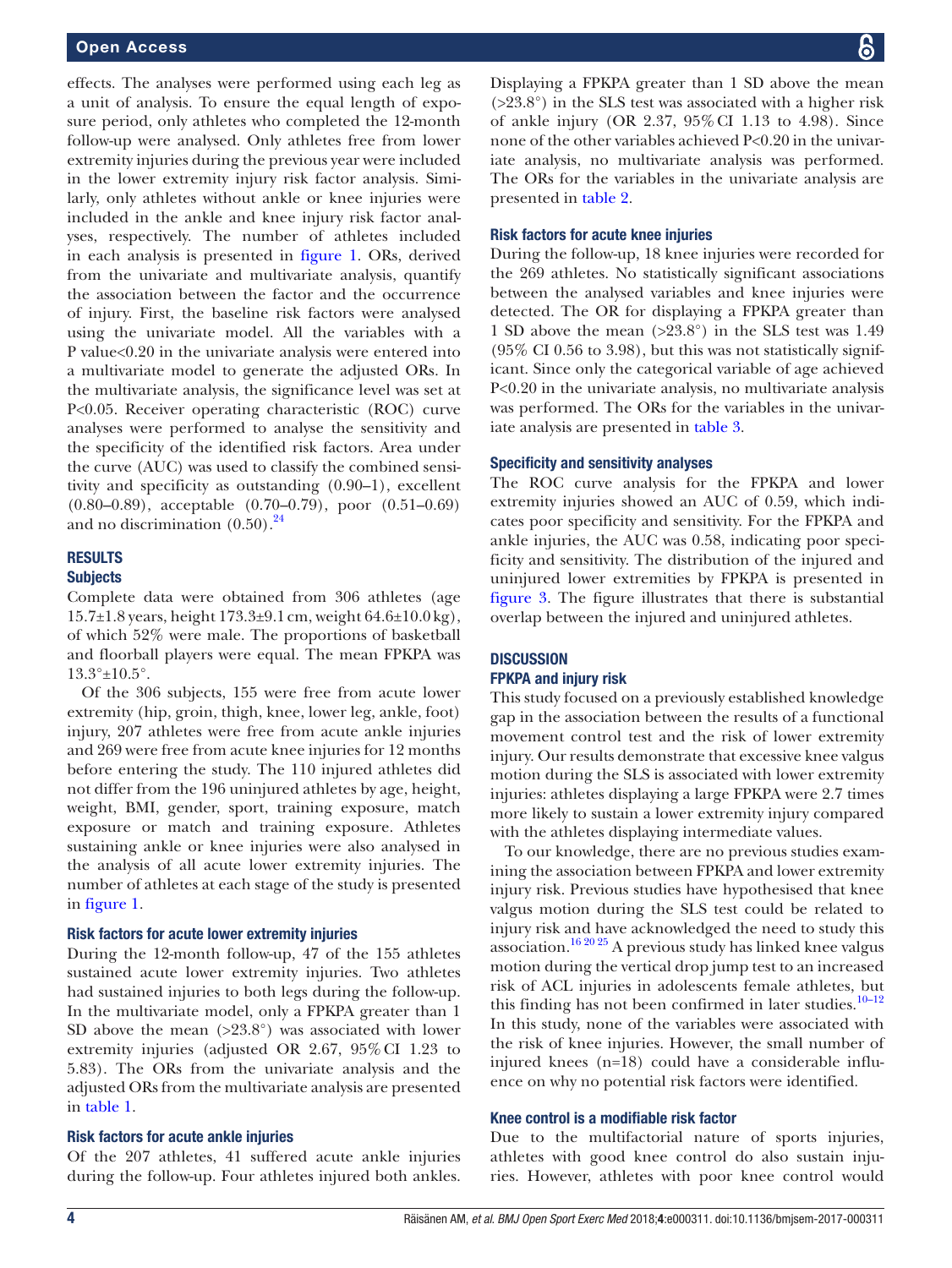<span id="page-4-0"></span>Table 1 ORs for potential lower extremity injury risk factors among young athletes

|                                                                | <b>OR</b>      | 95% CI                  | P value   |
|----------------------------------------------------------------|----------------|-------------------------|-----------|
| Univariate analysis                                            |                |                         |           |
| Categorical variables                                          |                |                         |           |
| <b>Basketball</b>                                              | $\overline{1}$ |                         |           |
| Floorball                                                      | 0.97           | 0.52 to 1.79            | 0.92      |
| Female                                                         | 1              |                         |           |
| Male                                                           | 1.08           | 0.58 to 1.99            | 0.81      |
| Age, intermediate<br>(mean ± SD)                               | $\mathbf{1}$   |                         |           |
| Age, low (<1SD below<br>mean,<13.9 years)                      | 1.58           | 0.72 to 3.50            | 0.26      |
| Age, high (>1SD above<br>mean, > 17.5 years)                   | 1.35           | 0.55 to 3.35            | 0.51      |
| Height, intermediate<br>$(mean \pm SD)$                        | 1              |                         |           |
| Height, low (<1 SD below<br>mean,<164.2 cm)                    | 0.81           | 0.35 to 1.87            | 0.62      |
| Height, high (>1SD<br>above mean, > 182.4 cm)                  | 0.91           | 0.37 to 2.22            | 0.83      |
| Weight, intermediate<br>(mean ± SD)                            | 1              |                         |           |
| Weight, low (<1 SD below<br>mean, $<$ 54.7 $kg$ )              | 0.71           | 0.28 to 1.79            | 0.46      |
| Weight, high (>1SD<br>above mean, > 74.6 kg)                   | 0.51           | 0.17 to 1.50 0.22       |           |
| BMI, intermediate<br>$(mean \pm SD)$                           | 1              |                         |           |
| BMI, low (<1 SD below<br>mean, < 19.0)                         | 0.99           | 0.42 to 2.30            | 0.97      |
| BMI, high (>1 SD above<br>mean, > 23.9)                        | 1.14           | 0.49 to 2.69            | 0.76      |
| FPKPA, intermediate<br>$(mean \pm SD)$                         | 1              |                         |           |
| FPKPA, low (<1 SD below<br>mean, $<$ 2.7 $^{\circ}$ )          | 1.12           | 0.43 to 2.90 0.82       |           |
| FPKPA, high (>1SD<br>above mean, > 23.8°)                      | 2.55           | 1.18 to 5.51            | $0.02*$   |
| Training exposure,<br>intermediate (mean±SD)                   | 1              |                         |           |
| Training exposure,<br>low (<1 SD below<br>mean,<162.4 hours)   | 1.33           | 0.58 to 3.02 0.50       |           |
| Training exposure.<br>high (>1SD above<br>mean, > 346.0 hours) | 0.83           | 0.30 to 2.28 0.71       |           |
| Match exposure,<br>intermediate (mean±SD)                      | 1              |                         |           |
| Match exposure,<br>low (<1 SD below<br>mean,<3.9 hours)        | 0.44           | $0.13$ to 1.49 $0.19^*$ |           |
|                                                                |                |                         | Continued |

| <b>Table 1</b><br>Continued                                                                                                                                                                                                                                                                                                            |      |                                |         |
|----------------------------------------------------------------------------------------------------------------------------------------------------------------------------------------------------------------------------------------------------------------------------------------------------------------------------------------|------|--------------------------------|---------|
|                                                                                                                                                                                                                                                                                                                                        | 0R   | 95% CI                         | P value |
| Match exposure,<br>high (>1SD above<br>mean, > 15 hours)                                                                                                                                                                                                                                                                               | 0.69 | 0.29 to 1.65 0.41              |         |
| Match and training<br>exposure, intermediate<br>$(mean \pm SD)$                                                                                                                                                                                                                                                                        | 1    |                                |         |
| Match and training<br>exposure, low<br>(<1SD below<br>mean,<169.6 hours)                                                                                                                                                                                                                                                               | 1.19 | 0.51 to 2.78 0.70              |         |
| Match and training<br>exposure. high<br>(>1SD above<br>mean, > 357.7 hours)                                                                                                                                                                                                                                                            | 0.81 | $0.29$ to 2.23 $0.68$          |         |
| Continuous variables                                                                                                                                                                                                                                                                                                                   |      |                                |         |
| Age (years)                                                                                                                                                                                                                                                                                                                            | 1.04 | 0.87 to 1.24                   | 0.67    |
| Height (cm)                                                                                                                                                                                                                                                                                                                            | 1.00 | 0.97 to 1.04                   | 0.85    |
| Weight (kg)                                                                                                                                                                                                                                                                                                                            | 1.00 | 0.97 to 1.04                   | 0.86    |
| BMI ( $\text{kg/m}^2$ )                                                                                                                                                                                                                                                                                                                | 1.01 | 0.90 to 1.14                   | 0.87    |
| FPKPA (°)                                                                                                                                                                                                                                                                                                                              | 1.01 | 0.98 to 1.05                   | 0.38    |
| Training exposure (hour)                                                                                                                                                                                                                                                                                                               | 1.00 | 1.00 to 1.00                   | 0.95    |
| Match exposure (hour)                                                                                                                                                                                                                                                                                                                  | 0.99 | 0.94 to 1.05                   | 0.82    |
| Match and training<br>exposure (hour)                                                                                                                                                                                                                                                                                                  | 1.00 | 1.00 to 1.00                   | 0.94    |
| Multivariate analysis                                                                                                                                                                                                                                                                                                                  |      |                                |         |
| FPKPA>1 SD above mean<br>( >23.8)                                                                                                                                                                                                                                                                                                      | 2.67 | 1.23 to 5.83 0.01 <sup>+</sup> |         |
| All variables are presented for the univariate analysis, but only<br>variables with a P value<0.05 are presented for the multivariate<br>analysis.<br>*Variables achieving P<0.20 in the univariate analysis were entered<br>into the multivariate model.<br>$\dagger$ Only variables achieving $P<0.05$ in the multivariate model are |      |                                |         |

†Only variables achieving P<0.05 in the multivariate model are presented.

BMI, body mass index; FPKPA, frontal plane knee projection angle.

benefit most from neuromuscular training planned to improve knee control.[26](#page-8-13) In previous studies, poor frontal plane knee control has been associated with reduced hip muscle strength.<sup>25</sup> <sup>27</sup> Hip abduction strength and hip external rotation strength, in particular, are valuable predictors of frontal plane knee control.<sup>25</sup> <sup>27</sup> <sup>28</sup> Crossley *et al* demonstrated that for every 1% improvement in hip abduction strength normalised to body weight, the FPKPA would improve by  $0.2^{\circ}$ .<sup>14</sup> In addition, knee valgus can be a consequence of delayed activity or a lack of coactivation.<sup>[14 15](#page-8-5)</sup> Delayed gluteus medius activation was measured in subjects who performed poorly in the SLS compared with those who performed well.<sup>[14](#page-8-5)</sup> Mauntel *et al* suggested that knee valgus motion is an issue of muscular coactivation.<sup>[15](#page-8-15)</sup> They reported that subjects displaying valgus motion during the SLS had smaller coactivation ratios of the gluteus medius to hip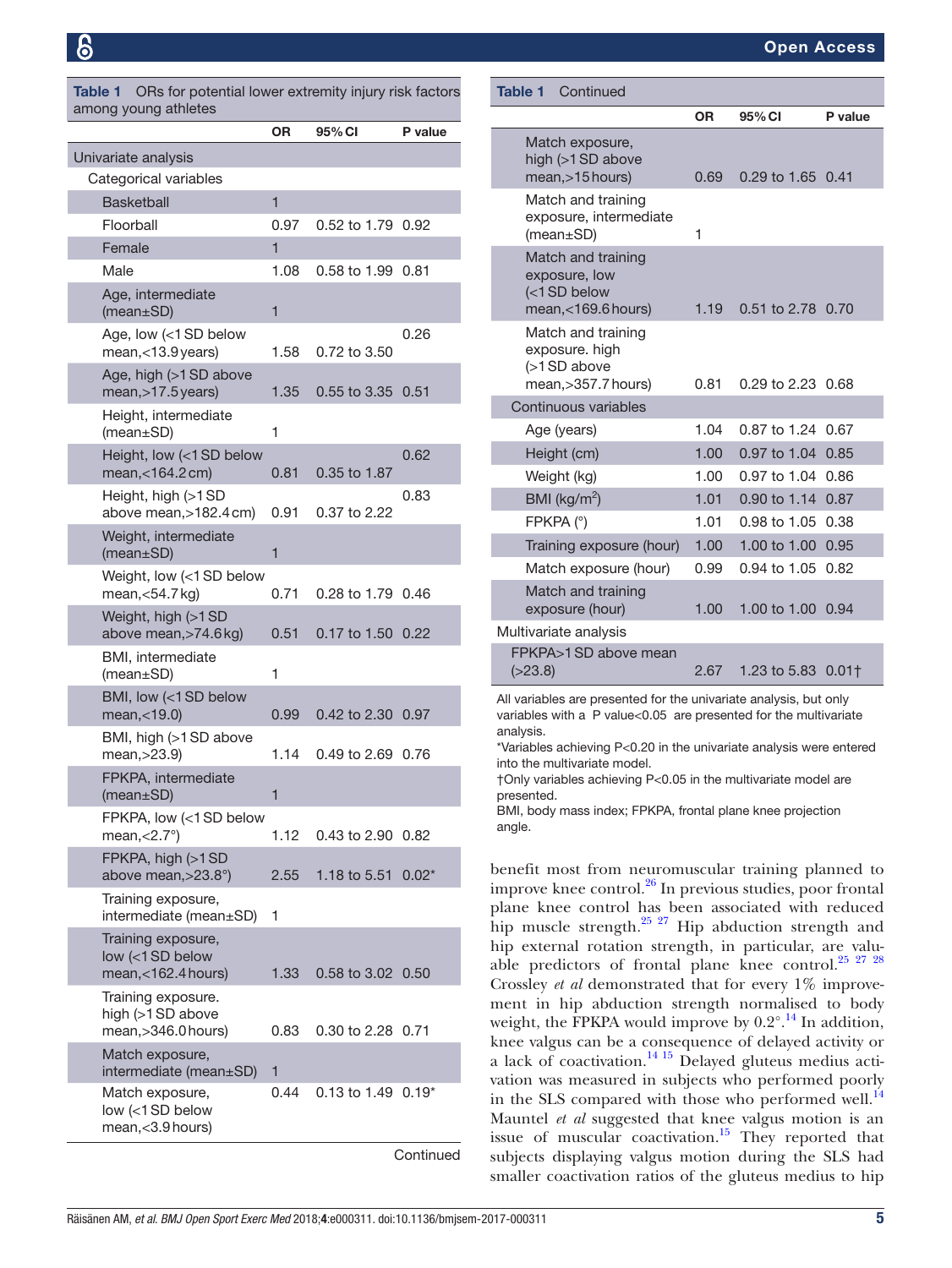#### Open Access

<span id="page-5-0"></span>

| ORs for potential ankle injury risk factors<br>Table 2         |           |              |           |
|----------------------------------------------------------------|-----------|--------------|-----------|
| Univariate analysis                                            | <b>OR</b> | 95% CI       | P value   |
| Categorical variables                                          |           |              |           |
| <b>Basketball</b>                                              | 1         |              |           |
| Floorball                                                      | 0.72      | 0.39 to 1.34 | 0.29      |
| Female                                                         | 1         |              |           |
| Male                                                           | 0.84      | 0.45 to 1.55 | 0.58      |
| Age, intermediate<br>$(mean \pm SD)$                           | 1         |              |           |
| Age, low (<1 SD below<br>mean, < 13.9 years)                   | 1.08      | 0.45 to 2.56 | 0.87      |
| Age, high (>1SD above<br>mean, > 17.5 years)                   | 0.92      | 0.37 to 2.29 | 0.85      |
| Height, intermediate<br>$(mean \pm SD)$                        | 1         |              |           |
| Height, low (<1 SD below<br>mean,<164.2 cm)                    | 1.03      | 0.46 to 2.26 | 0.95      |
| Height, high (>1SD above<br>mean, > 182.4 cm)                  | 0.91      | 0.38 to 2.16 | 0.83      |
| Weight, intermediate<br>$(mean \pm SD)$                        | 1         |              |           |
| Weight, low (<1 SD below<br>mean, $<$ 54.7 kg)                 | 0.82      | 0.31 to 2.20 | 0.70      |
| Weight, high (>1 SD above<br>mean, > 74.6 kg)                  | 0.94      | 0.40 to 2.23 | 0.89      |
| BMI, intermediate<br>$(mean \pm SD)$                           | 1         |              |           |
| BMI, low (<1 SD below<br>mean, <19.0                           | 0.80      | 0.32 to 1.98 | 0.63      |
| BMI, high (>1SD above<br>mean, > 23.9)                         | 0.93      | 0.39 to 2.21 | 0.87      |
| FPKPA, intermediate<br>$(mean \pm SD)$                         | 1         |              |           |
| FPKPA, low (<1 SD below<br>mean, $<$ $2.7^{\circ}$ )           | 1.18      | 0.46 to 2.98 | 0.73      |
| FPKPA, high (>1SD above<br>mean, $>23.8^\circ$ )               | 2.37      | 1.13 to 4.98 | $0.02^*$  |
| Training exposure,<br>intermediate (mean±SD)                   | 1         |              |           |
| Training exposure,<br>low (<1 SD below<br>mean,<162.4 hours)   | 1.14      | 0.50 to 2.60 | 0.76      |
| Training exposure.<br>high (>1SD above<br>mean, > 346.0 hours) | 0.71      | 0.25 to 2.03 | 0.52      |
| Match exposure,<br>intermediate (mean±SD)                      | 1         |              |           |
| Match exposure,<br>low (<1 SD below<br>mean,<3.9 hours)        | 0.57      | 0.20 to 1.62 | 0.29      |
| Match exposure,<br>high (>1SD above<br>mean, > 15 hours)       | 0.80      | 0.34 to 1.88 | 0.61      |
|                                                                |           |              | Continued |

| <b>Table 2</b> Continued                                                                                                                                                         |                   |                |         |
|----------------------------------------------------------------------------------------------------------------------------------------------------------------------------------|-------------------|----------------|---------|
| Univariate analysis                                                                                                                                                              | <b>OR</b>         | 95% CI         | P value |
| Match and training<br>exposure, intermediate<br>(mean ± SD)                                                                                                                      | 1                 |                |         |
| Match and training<br>exposure, low (<1 SD<br>below mean, < 169.6 hours)                                                                                                         | 1.02              | 0.43 to 2.42   | 0.96    |
| Match and training<br>exposure. high (>1SD<br>above mean, > 357.7 hours)                                                                                                         | 0.84              | $0.31$ to 2.23 | 0.72    |
| Continuous variables                                                                                                                                                             |                   |                |         |
| Age (years)                                                                                                                                                                      | 1.00              | 0.84 to 1.20   | 0.97    |
| Height (cm)                                                                                                                                                                      | 0.99              | 0.96 to 1.03   | 0.65    |
| Weight (kg)                                                                                                                                                                      | 0.99 <sub>1</sub> | 0.96 to 1.03   | 0.65    |
| BMI ( $\text{kg/m}^2$ )                                                                                                                                                          | 0.99              | 0.87 to 1.12   | 0.85    |
| FPKPA (°)                                                                                                                                                                        | 1.02              | 0.99 to 1.05   | 0.24    |
| Training exposure (hour)                                                                                                                                                         | 1.00              | 1.00 to 1.00   | 0.87    |
| Match exposure (hour)                                                                                                                                                            | 1.01              | 0.96 to 1.06   | 0.79    |
| Match and training<br>exposure (hour)                                                                                                                                            | 1.00              | 1.00 to 1.00   | 0.86    |
| Since only one variable achieved P<0.20 were identified in the<br>and the state of the state of the state of the state of the state of the state of the state of the state of th |                   |                |         |

univariate analysis, no multivariate analysis was performed.  $*P<0.05$ 

BMI, body mass index; FPKPA, frontal plane knee projection angle.

adductor and the gluteus maximus to hip adductor, suggesting that subjects displaying knee valgus used a hip adductor-dominant strategy. These neuromuscular factors contributing to frontal plane knee control can be targeted with training.

Since previous research indicates that athletes are able to improve their knee control through training, neuromuscular training programmes should be used to improve knee control.<sup>[26 29–34](#page-8-13)</sup> Previously, the effects of neuromuscular training have been measured using the vertical drop jump test. $34$  Using the visual assessment of frontal plane knee control, the SLS and vertical drop jump identified different subjects and approximately 20% of the subjects displaying reduced knee control would not have been identified using only one of the two tests.<sup>[17](#page-8-8)</sup> The SLS test could be used in addition to the vertical drop jump test to quantify the effects of neuromuscular training. However, this should be studied in future research.

Several studies have shown that the incidence of lower extremity injuries among adolescent athletes can be reduced by neuromuscular injury prevention programmes.[35–45](#page-9-0) In a recent meta-analysis, Hübscher *et al* reported that multi-intervention training programmes reduced the risk of lower extremity injuries by 39%, the risk of acute knee injuries by 54% and the risk of ankle sprains by  $50\%$ .<sup>38</sup> However, lack of intervention programme uptake in sports is a concern.<sup>36</sup> Currently, little is known about how much of the reduction in injury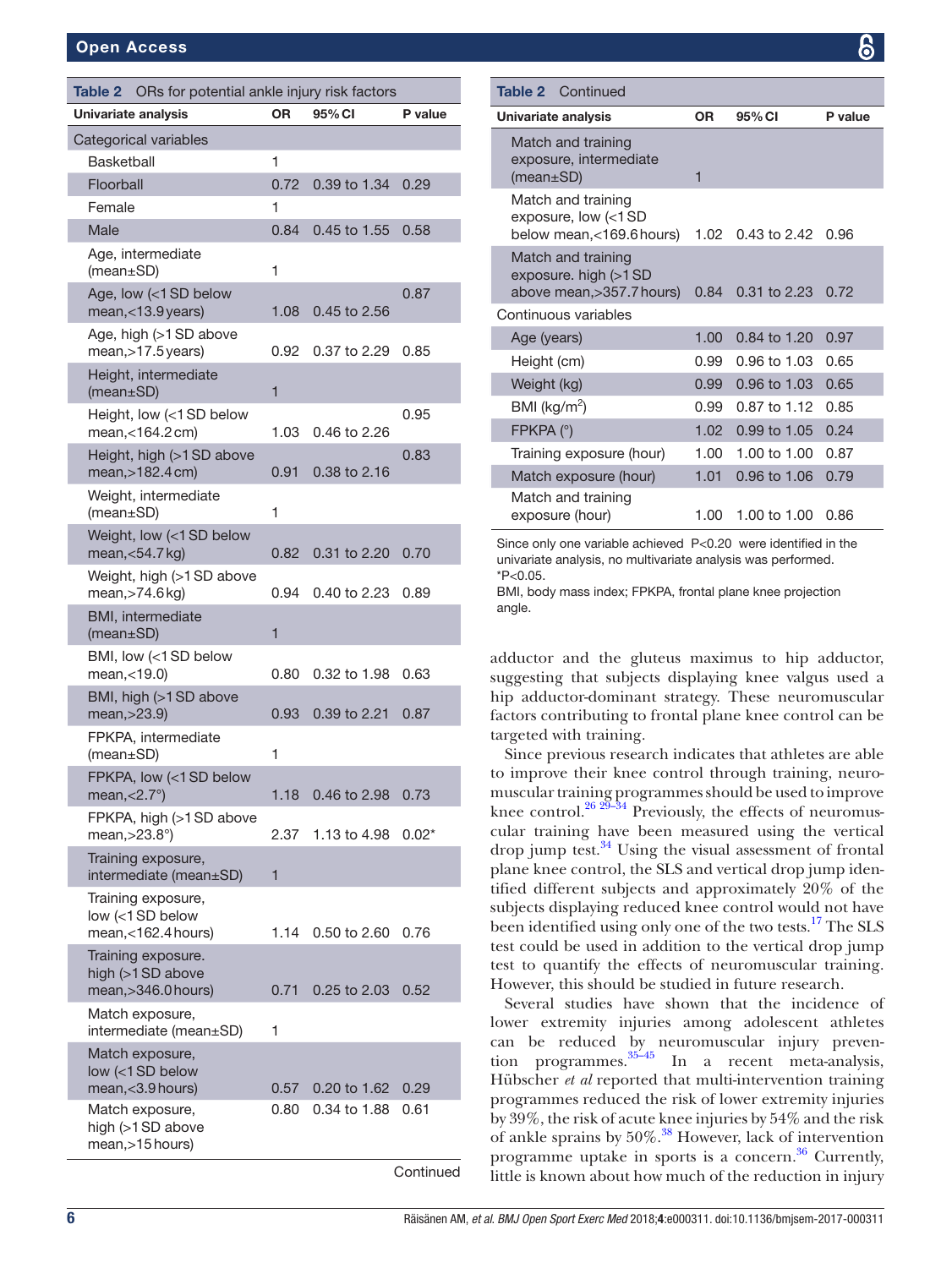<span id="page-6-0"></span>

| ORs for potential knee injury risk factors<br>Table 3            |                |                   |           |  |
|------------------------------------------------------------------|----------------|-------------------|-----------|--|
| Univariate analysis                                              | <b>OR</b>      | 95% CI            | P value   |  |
| Categorical variables                                            |                |                   |           |  |
| <b>Basketball</b>                                                | 1              |                   |           |  |
| Floorball                                                        | 1.53           | 0.69 to 3.41      | 0.30      |  |
| Female                                                           | 1              |                   |           |  |
| Male                                                             | 0.69           | 0.31 to 1.52      | 0.36      |  |
| Age, intermediate<br>(mean±SD)                                   | 1              |                   |           |  |
| Age, low (<1 SD below<br>mean, < 13.9 years)                     | 1.36           | 0.43 to 4.26      | 0.60      |  |
| Age, high (>1SD above<br>mean, > 17.5 years)                     | 2.22           | 0.89 to 5.53      | $0.09*$   |  |
| Height, intermediate<br>(mean±SD)                                | 1              |                   |           |  |
| Height, low (<1 SD below<br>mean, < 164.2 cm)                    | 1.17           | 0.42 to 3.28      | 0.76      |  |
| Height, high (>1 SD above<br>mean, > 182.4 cm)                   | 0.81           | 0.27 to 2.50      | 0.72      |  |
| Weight, intermediate<br>(mean±SD)                                | 1              |                   |           |  |
| Weight, low (<1 SD below<br>mean, < 54.7 kg)                     | 0.88           | 0.26 to 3.03      | 0.85      |  |
| Weight, high (>1 SD above<br>mean, > 74.6 kg)                    | 0.77           | 0.25 to 2.31      | 0.64      |  |
| BMI, intermediate<br>(mean ± SD)                                 | $\overline{1}$ |                   |           |  |
| BMI, low (<1 SD below<br>mean, < 19.0)                           | 0.92           | 0.27 to 3.09      | 0.89      |  |
| BMI, high (>1SD above<br>mean, > 23.9)                           | 1.14           | 0.42 to 3.12      | 0.80      |  |
| FPKPA, intermediate<br>(mean±SD)                                 | 1              |                   |           |  |
| FPKPA, low (<1 SD below<br>$mean, < 2.7^{\circ}$ )               | 0.76           | 0.20 to 2.82 0.68 |           |  |
| FPKPA, high (>1SD above<br>mean, $>23.8^\circ$ )                 | 1.49           | 0.56 to 3.98      | 0.42      |  |
| Training exposure,<br>intermediate (mean±SD)                     | 1              |                   |           |  |
| Training exposure,<br>low (<1 SD below<br>$mean, < 162.4$ hours) | 1.43           | 0.54 to 3.77 0.48 |           |  |
| Training exposure.<br>high (>1SD above<br>mean, > 346.0 hours)   | 0.58           | 0.13 to 2.72 0.49 |           |  |
| Match exposure,<br>intermediate (mean±SD)                        | 1              |                   |           |  |
| Match exposure,<br>low (<1SD below                               |                |                   |           |  |
| mean, < 3.9 hours)                                               | 1.12           | 0.36 to 3.49      | 0.84      |  |
| Match exposure,<br>high (>1 SD above<br>mean, > 15 hours)        | 0.82           | 0.27 to 2.57      | 0.74      |  |
|                                                                  |                |                   | Continued |  |

| <b>Table 3</b> Continued                                                                              |                   |                       |         |
|-------------------------------------------------------------------------------------------------------|-------------------|-----------------------|---------|
| Univariate analysis                                                                                   | ΟR                | 95% CI                | P value |
| Match and training<br>exposure, intermediate<br>$(mean \pm SD)$                                       | 1                 |                       |         |
| Match and training<br>exposure, low $\left\langle \langle 1 \rangle$ SD<br>below mean, < 169.6 hours) | 1.22              | 0.44 to 3.42 0.70     |         |
| Match and training<br>exposure. high $(>1$ SD<br>above mean, > 357.7 hours)                           | 0.57              | $0.12$ to 2.63 $0.47$ |         |
| Continuous variables                                                                                  |                   |                       |         |
| Age (years)                                                                                           | 1.12 <sub>2</sub> | 0.90 to 1.39          | 0.32    |
| Height (cm)                                                                                           | 0.99              | 0.95 to 1.04          | 0.81    |
| Weight (kg)                                                                                           | 1.00 <sub>1</sub> | 0.96 to 1.04          | 0.98    |
| BMI ( $kg/m2$ )                                                                                       | 1.02 <sub>1</sub> | $0.87$ to 1.19        | 0.79    |
| FPKPA (°)                                                                                             | 1.01              | 0.97 to 1.05          | 0.59    |
| Training exposure (hour)                                                                              | 1.00              | 0.99 to 1.00          | 0.35    |
| Match exposure (hour)                                                                                 | 1.01              | $0.94$ to 1.08        | 0.86    |
| Match and training<br>exposure (hour)                                                                 | 1.00              | $0.99$ to 1.00 $0.36$ |         |

\*Only one variable achieved P<0.20; therefore, no multivariate analysis was performed.

BMI, body mass index; FPKPA, frontal plane knee projection angle.

risk is a result of improved knee control. It would be worthwhile to assess this by a randomised controlled trial with pretraining/post-training knee control measurements.

### Ankle injury risk factors

Large FPKPA was associated with the risk of ankle injuries. It is known that ankle function contributes to knee valgus movement, but knee valgus has not previously been linked to ankle injuries. Mauntel *et al* found that subjects displaying valgus during the SLS had a limited dorsiflexion range of motion.<sup>15</sup> They proposed that during the SLS, the limited dorsiflexion range of motion causes neuromuscular compensation, which is observed as hip adduction. However, this is not supported by the findings of Zeller *et al*. [18](#page-8-17) They compared the kinematics of men and women during the SLS and detected significantly more knee valgus, ankle dorsiflexion and ankle pronation in women.<sup>18</sup> Our results indicate an association between frontal plane knee control and the risk of ankle injuries, but our data do not provide further insight to the role of ankle function on knee valgus.

#### SLS test as a screening tool

The ROC curve analyses indicate that the 2D analysis of the SLS test is not a suitable screening tool for lower extremity injuries or ankle injuries due to poor combined specificity and sensitivity. Bahr suggested that the main challenge with athletic screening tests is the overlap between the groups of injured and uninjured athletes. $46$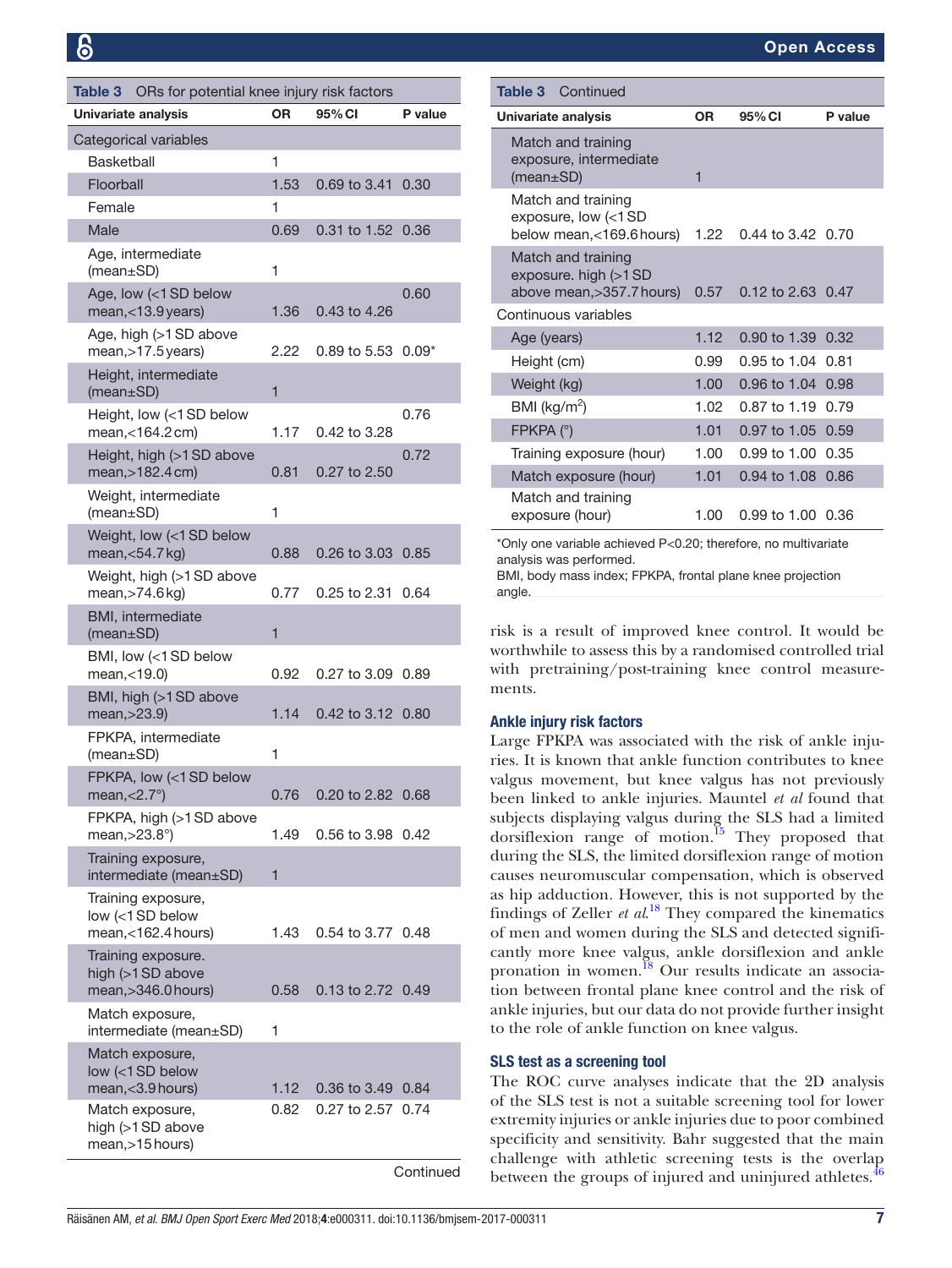

<span id="page-7-0"></span>Figure 3 Representation of the distribution of injured and uninjured lower extremities by frontal plane knee projection angle. Each full icon represents two lower extremities, not necessary of the same athlete. The vertical line represents the cut-off point for the high frontal plane knee projection angle (>23.8°).

Bahr's conclusion is supported by our data, as illustrated in [figure](#page-7-0) 3. The FPKPA fails to divide the athletes into two distinctive groups, which would be necessary for a screening tool. Our results demonstrate the SLS alone is not specific and sensitive enough to be used as a screening tool.

#### Study strengths and weaknesses

The size of the cohort can be viewed as a strength of the study: complete data were obtained from 306 athletes. In addition, the prospective nature of the injury collection and careful video assessment of the SLS test by a single researcher were study strengths.

However, our study has also some limitations. The purpose of this study was to analyse the predictive value of the FPKPA on future injuries, and therefore the analysis

was performed on athletes who had been free from injury for 12 months prior to the study. Previous injuries were collected using a questionnaire with a 12-month recall period; therefore, recall bias could have influenced the prevalence of previous injuries. Additionally, the information on injured athletes was collected from the coaches. It is possible that the coaches were not aware of all minor injuries and this could have led to under-reporting. For this reason, we excluded all injuries that did not result in time-loss from the analyses.

During the study, 55 athletes did not complete the 12-month follow-up, making the drop-out rate 15%. In most cases, the subject quit the sport. The decline in physical activity during adolescence is well documented.<sup>47</sup>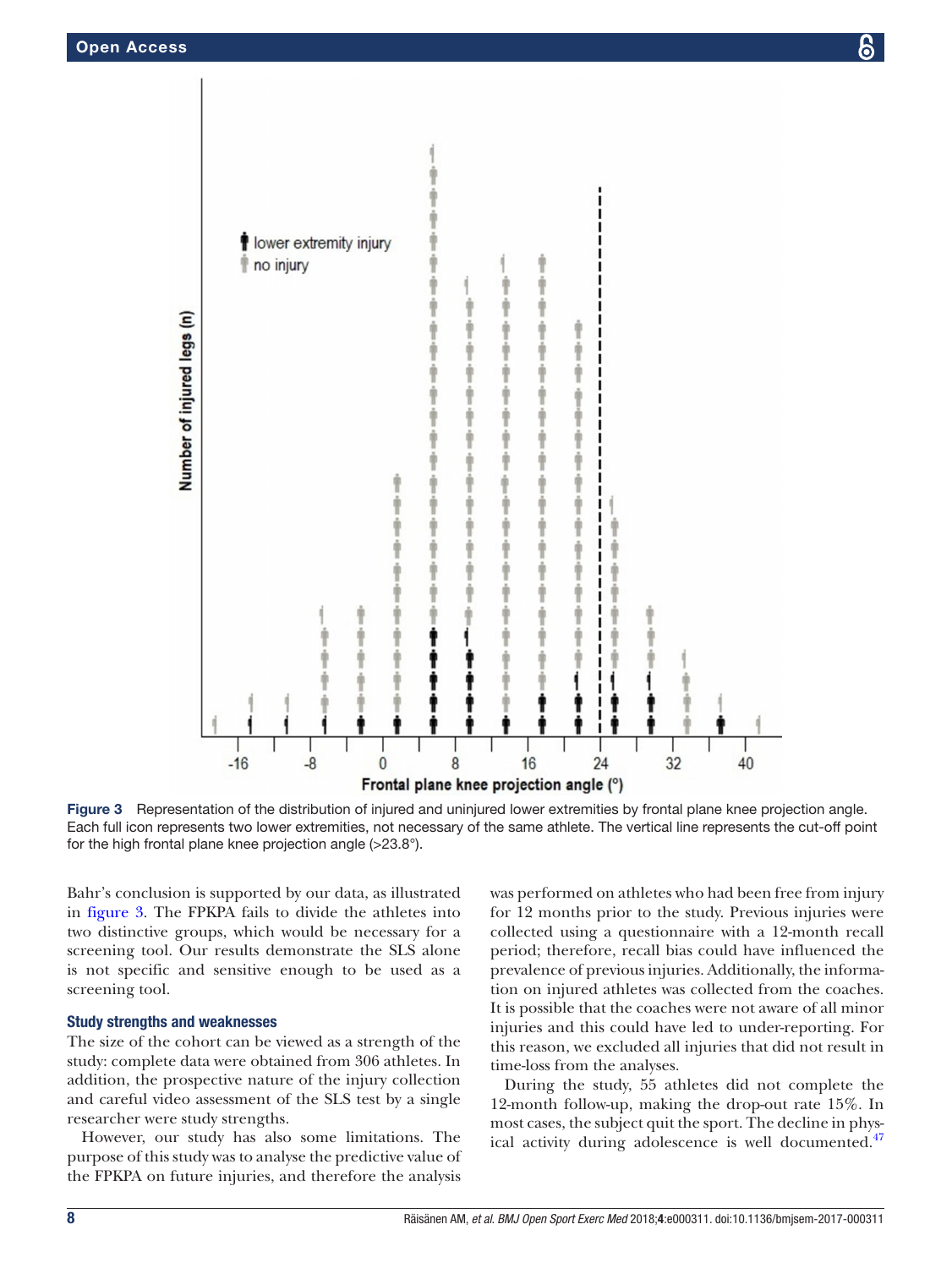Therefore, we consider the drop-out rate in this study to be typical of the population.

#### **CONCLUSIONS**

This study provides further understanding of the role of knee control on injury risk. The findings demonstrate that a large FPKPA during the SLS test is associated with an elevated risk of lower extremity injuries. However, the results indicate that the FPKPA measured during the SLS test is not by itself a sufficient screening tool for the risk of future injuries.

Acknowledgements We would like to thank the athletes, coaches and contact persons of each participating team for their excellent cooperation. We are grateful to physiotherapist Irja Lahtinen for coordinating and conducting the baseline testing and to statistician Kari Tokola for his statistical advice.

Contributors All authors were involved in conceiving the study. All authors contributed to study concept and design. KP and AMR were responsible for conducting the data acquisition. AMR was responsible for the video analysis, data analysis and interpretation. AMR was the significant manuscript writer. KP, TK, TV, PK, AH, UMK, JA, JPe and JPa were significant manuscript revisers. All authors have approved the submitted version of the manuscript. AMR is the guarantor.

Funding This study was financially supported by the Finnish Ministry of Education and Culture, the Competitive State Research Financing of the Expert Responsibility Area of Tampere University Hospital (Grants 9N053, 9S047, 9T046), and the Foundation of Sports Institute (Urheiluopistosäätiö).

Competing interests None declared.

Patient consent Obtained.

Ethics approval The study was approved by the Ethics Committee of Pirkanmaa Hospital District (ETL code R10169).

Provenance and peer review Not commissioned; externally peer reviewed.

Open Access This is an Open Access article distributed in accordance with the Creative Commons Attribution Non Commercial (CC BY-NC 4.0) license, which permits others to distribute, remix, adapt, build upon this work non-commercially, and license their derivative works on different terms, provided the original work is properly cited and the use is non-commercial. See: [http://creativecommons.org/](http://creativecommons.org/licenses/by-nc/4.0/) [licenses/by-nc/4.0/](http://creativecommons.org/licenses/by-nc/4.0/)

© Article author(s) (or their employer(s) unless otherwise stated in the text of the article) 2018. All rights reserved. No commercial use is permitted unless otherwise expressly granted.

#### **REFERENCES**

- <span id="page-8-0"></span>1. Agel J, Olson DE, Dick R, *et al*. Descriptive epidemiology of collegiate women's basketball injuries: National Collegiate Athletic Association Injury Surveillance System, 1988-1989 through 2003- 2004. *J Athl Train* 2007;42:202–10.
- 2. Clausen MB, Zebis MK, Møller M, *et al*. High injury incidence in adolescent female soccer. *[Am J Sports Med](http://dx.doi.org/10.1177/0363546514541224)* 2014;42:2487–94.
- 3. Moller M, Attermann J, Myklebust G, *et al*. Injury risk in Danish youth and senior elite handball using a new SMS text messages approach. *[Br J Sports Med](http://dx.doi.org/10.1136/bjsports-2012-091022)* 2012;46:531–7.
- 4. Pasanen K, Parkkari J, Kannus P, *et al*. Injury risk in female floorball: a prospective one-season follow-up. *[Scand J Med Sci Sports](http://dx.doi.org/10.1111/j.1600-0838.2007.00640.x)* 2008;18:49–54.
- 5. Söderman K, Adolphson J, Lorentzon R, *et al*. Injuries in adolescent female players in European football: a prospective study over one outdoor soccer season. *[Scand J Med Sci Sports](http://dx.doi.org/10.1034/j.1600-0838.2001.110508.x)* 2001;11:299–304.
- 6. Åman M, Forssblad M, Henriksson-Larsén K. Incidence and severity of reported acute sports injuries in 35 sports using insurance registry data. *[Scand J Med Sci Sports](http://dx.doi.org/10.1111/sms.12462)* 2016;26:451–62.
- 7. Le Gall F, Carling C, Reilly T. Injuries in young elite female soccer players: an 8-season prospective study. *[Am J Sports Med](http://dx.doi.org/10.1177/0363546507307866)* 2008;36:276–84.
- <span id="page-8-1"></span>8. Myer GD, Ford KR, Hewett TE. Rationale and clinical techniques for anterior cruciate ligament injury prevention among female athletes. *J Athl Train* 2004;39:352–64.
- 9. Read PJ, Oliver JL, De Ste Croix MB, *et al*. Neuromuscular risk factors for knee and ankle ligament injuries in male youth soccer players. *[Sports Med](http://dx.doi.org/10.1007/s40279-016-0479-z)* 2016;46:1059–66.
- <span id="page-8-2"></span>10. Hewett TE, Myer GD, Ford KR, *et al*. Biomechanical measures of neuromuscular control and valgus loading of the knee predict anterior cruciate ligament injury risk in female athletes: a prospective study. *[Am J Sports Med](http://dx.doi.org/10.1177/0363546504269591)* 2005;33:492–501.
- <span id="page-8-3"></span>11. Krosshaug T, Steffen K, Kristianslund E, *et al*. The vertical drop jump is a poor screening test for ACL injuries in female elite soccer and handball players: a prospective cohort study of 710 athletes. *[Am J](http://dx.doi.org/10.1177/0363546515625048)  [Sports Med](http://dx.doi.org/10.1177/0363546515625048)* 2016;44:874–83.
- 12. Leppänen M, Pasanen K, Kujala UM, *et al*. Stiff landings are associated with increased ACL injury risk in young female basketball and floorball players. *[Am J Sports Med](http://dx.doi.org/10.1177/0363546516665810)* 2017;45:386–93.
- <span id="page-8-4"></span>13. O'Kane JW, Tencer A, Neradilek M, *et al*. Is knee separation during a drop jump associated with lower extremity injury in adolescent female soccer players? *[Am J Sports Med](http://dx.doi.org/10.1177/0363546515613076)* 2016;44:318–23.
- <span id="page-8-5"></span>14. Crossley KM, Zhang WJ, Schache AG, *et al*. Performance on the single-leg squat task indicates hip abductor muscle function. *[Am J](http://dx.doi.org/10.1177/0363546510395456)  [Sports Med](http://dx.doi.org/10.1177/0363546510395456)* 2011;39:866–73.
- <span id="page-8-15"></span>15. Mauntel TC, Begalle RL, Cram TR, *et al*. The effects of lower extremity muscle activation and passive range of motion on single leg squat performance. *[J Strength Cond Res](http://dx.doi.org/10.1519/JSC.0b013e318276b886)* 2013;27:1813–23.
- <span id="page-8-12"></span>16. Mauntel TC, Frank BS, Begalle RL, *et al*. Kinematic differences between those with and without medial knee displacement during a single-leg squat. *[J Appl Biomech](http://dx.doi.org/10.1123/jab.2014-0003)* 2014;30:707–12.
- <span id="page-8-8"></span>17. Stensrud S, Myklebust G, Kristianslund E, *et al*. Correlation between two-dimensional video analysis and subjective assessment in evaluating knee control among elite female team handball players. *[Br J Sports Med](http://dx.doi.org/10.1136/bjsm.2010.078287)* 2011;45:589–95.
- <span id="page-8-17"></span>18. Zeller BL, McCrory JL, Kibler WB, *et al*. Differences in kinematics and electromyographic activity between men and women during the single-legged squat. *[Am J Sports Med](http://dx.doi.org/10.1177/03635465030310032101)* 2003;31:449–56.
- <span id="page-8-6"></span>19. McLean SG, Walker K, Ford KR, *et al*. Evaluation of a two dimensional analysis method as a screening and evaluation tool for anterior cruciate ligament injury. *[Br J Sports Med](http://dx.doi.org/10.1136/bjsm.2005.018598)* 2005;39:355–62.
- 20. Munro A, Herrington L, Carolan M. Reliability of 2-dimensional video assessment of frontal-plane dynamic knee valgus during common athletic screening tasks. *[J Sport Rehabil](http://dx.doi.org/10.1123/jsr.21.1.7)* 2012;21:7–11.
- <span id="page-8-7"></span>21. Pasanen K, Rossi MT, Parkkari J, *et al*. Predictors of lower extremity injuries in team sports (PROFITS-study): a study protocol. *[BMJ](http://dx.doi.org/10.1136/bmjsem-2015-000076)  [Open Sport Exerc Med](http://dx.doi.org/10.1136/bmjsem-2015-000076)* 2015;1:e000076.
- <span id="page-8-9"></span>22. Räisänen A, Pasanen K, Krosshaug T, *et al*. Single-leg squat as a tool to evaluate young athletes' frontal plane knee control. *[Clin J](http://dx.doi.org/10.1097/JSM.0000000000000288)  [Sport Med](http://dx.doi.org/10.1097/JSM.0000000000000288)* 2016;26:478–82.
- <span id="page-8-10"></span>23. Bahr R, Holme I. Risk factors for sports injuries-a methodological approach. *[Br J Sports Med](http://dx.doi.org/10.1136/bjsm.37.5.384)* 2003;37:384–92.
- <span id="page-8-11"></span>24. Hosmer DW, Lemeshow S, Sturdivant RX. *Applied logistic regression*. 3rd Edn Electronic book: John Wiley & Sons, Incorporated, 2013:177.
- <span id="page-8-14"></span>25. Willson JD, Ireland ML, Davis I. Core strength and lower extremity alignment during single leg squats. *[Med Sci Sports Exerc](http://dx.doi.org/10.1249/01.mss.0000218140.05074.fa)* 2006;38:945–52.
- <span id="page-8-13"></span>26. Myer GD, Ford KR, Brent JL, *et al*. Differential neuromuscular training effects on ACL injury risk factors in 'high-risk' versus 'lowrisk' athletes. *[BMC Musculoskelet Disord](http://dx.doi.org/10.1186/1471-2474-8-39)* 2007;8:39.
- 27. Claiborne TL, Armstrong CW, Gandhi V, *et al*. Relationship between hip and knee strength and knee valgus during a single leg squat. *[J Appl Biomech](http://dx.doi.org/10.1123/jab.22.1.41)* 2006;22:41–50.
- 28. Stickler L, Finley M, Gulgin H. Relationship between hip and core strength and frontal plane alignment during a single leg squat. *[Phys](http://dx.doi.org/10.1016/j.ptsp.2014.05.002)  [Ther Sport](http://dx.doi.org/10.1016/j.ptsp.2014.05.002)* 2015;16:66–71.
- 29. Chappell JD, Limpisvasti O. Effect of a neuromuscular training program on the kinetics and kinematics of jumping tasks. *[Am J](http://dx.doi.org/10.1177/0363546508314425)  [Sports Med](http://dx.doi.org/10.1177/0363546508314425)* 2008;36:1081–6.
- 30. Kato S, Urabe Y, Kawamura K. Alignment control exercise changes lower extremity movement during stop movements in female basketball players. *[Knee](http://dx.doi.org/10.1016/j.knee.2008.04.003)* 2008;15:299–304.
- 31. Lim BO, Lee YS, Kim JG, *et al*. Effects of sports injury prevention training on the biomechanical risk factors of anterior cruciate ligament injury in high school female basketball players. *[Am J Sports](http://dx.doi.org/10.1177/0363546509334220)  [Med](http://dx.doi.org/10.1177/0363546509334220)* 2009;37:1728–34.
- 32. Myer GD, Ford KR, McLean SG, *et al*. The effects of plyometric versus dynamic stabilization and balance training on lower extremity biomechanics. *[Am J Sports Med](http://dx.doi.org/10.1177/0363546505281241)* 2006;34:445–55.
- 33. Myer GD, Ford KR, Palumbo JP, *et al*. Neuromuscular training improves performance and lower-extremity biomechanics in female athletes. *[J Strength Cond Res](http://dx.doi.org/10.1519/13643.1)* 2005;19:51–60.
- <span id="page-8-16"></span>34. Noyes FR, Barber-Westin SD, Fleckenstein C, *et al*. The drop-jump screening test: difference in lower limb control by gender and effect